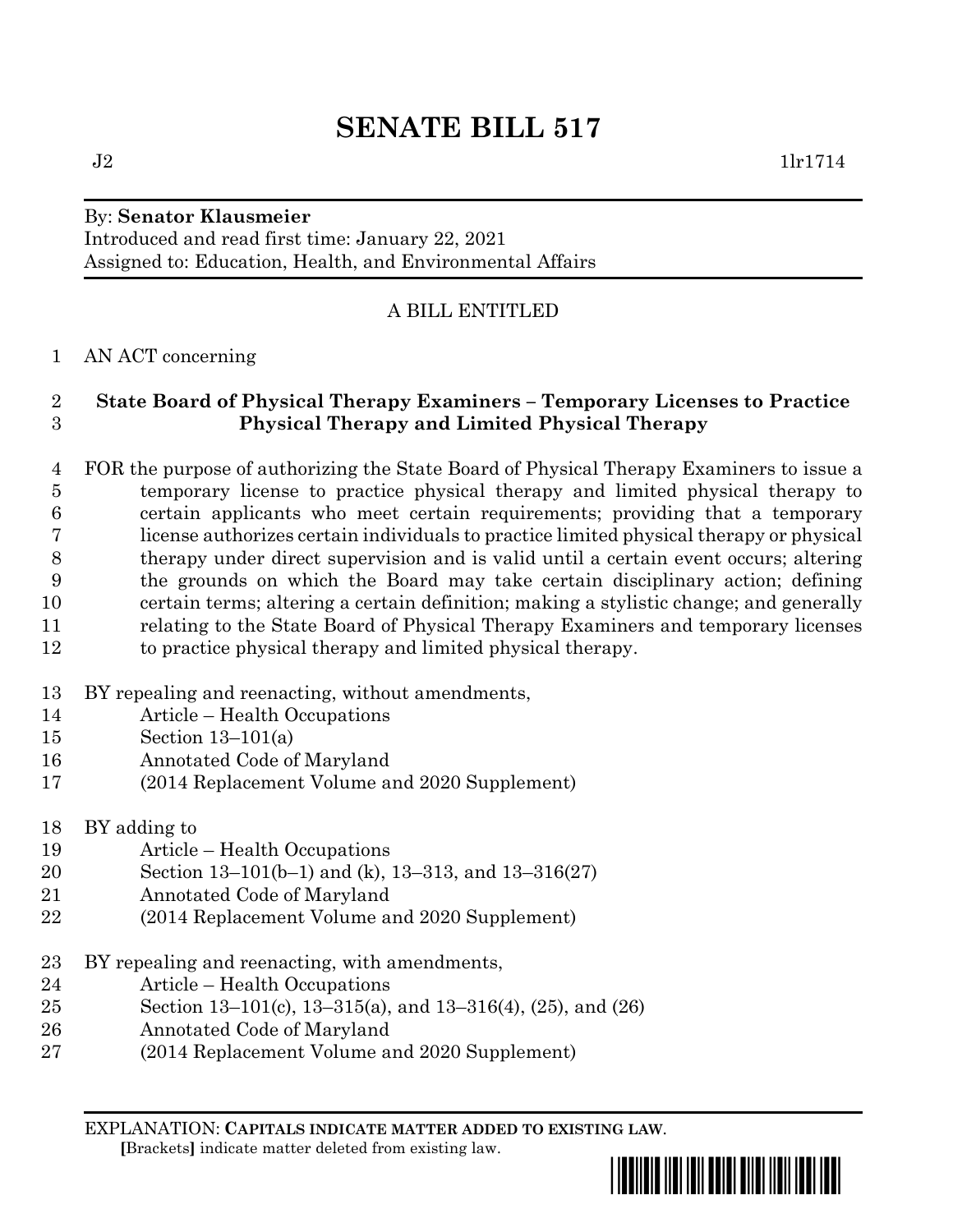|                                | $\overline{2}$<br><b>SENATE BILL 517</b>                                                                                                                                                                                                                                                                            |
|--------------------------------|---------------------------------------------------------------------------------------------------------------------------------------------------------------------------------------------------------------------------------------------------------------------------------------------------------------------|
| $\mathbf{1}$<br>$\overline{2}$ | SECTION 1. BE IT ENACTED BY THE GENERAL ASSEMBLY OF MARYLAND,<br>That the Laws of Maryland read as follows:                                                                                                                                                                                                         |
| 3                              | <b>Article - Health Occupations</b>                                                                                                                                                                                                                                                                                 |
| 4                              | $13 - 101.$                                                                                                                                                                                                                                                                                                         |
| 5                              | In this title the following words have the meanings indicated.<br>(a)                                                                                                                                                                                                                                               |
| 6<br>7<br>8<br>9<br>10         | (B-1) "DIRECT SUPERVISION" MEANS SUPERVISION PROVIDED<br>BY<br>LICENSED PHYSICAL THERAPIST WHO IS PHYSICALLY PRESENT WITHIN THE<br>TREATMENT AREA AND IMMEDIATELY AVAILABLE TO GIVE AID, DIRECTION, AND<br>INSTRUCTION WHEN PHYSICAL THERAPY OR LIMITED PHYSICAL THERAPY<br>PROCEDURES OR ACTIVITIES ARE PERFORMED. |
| 11                             | "License" means, unless the context requires otherwise, a.<br>$\left( \mathrm{c}\right)$                                                                                                                                                                                                                            |
| 12                             | (1)<br>A license issued by the Board to practice:                                                                                                                                                                                                                                                                   |
| 13                             | $\llbracket (1) \rrbracket$ (I)<br>Physical therapy; or                                                                                                                                                                                                                                                             |
| 14                             | $\lceil (2) \rceil$<br>(II)<br>Limited physical therapy; OR                                                                                                                                                                                                                                                         |
| 15                             | (2)<br>A TEMPORARY LICENSE ISSUED BY THE BOARD.                                                                                                                                                                                                                                                                     |
| 16<br>17                       | "TEMPORARY LICENSE" MEANS A LICENSE ISSUED BY THE BOARD<br>(K)<br>UNDER, AND AS LIMITED BY, § 13-313 OF THIS TITLE TO PRACTICE:                                                                                                                                                                                     |
| 18                             | (1)<br>PHYSICAL THERAPY; OR                                                                                                                                                                                                                                                                                         |
| 19                             | (2)<br>LIMITED PHYSICAL THERAPY.                                                                                                                                                                                                                                                                                    |
| 20                             | $13 - 313.$                                                                                                                                                                                                                                                                                                         |
| 21<br>22<br>23<br>24           | THE BOARD MAY ISSUE A TEMPORARY LICENSE TO AN APPLICANT WHO,<br>(A)<br>EXCEPT FOR PASSING AN EXAMINATION OTHERWISE REQUIRED UNDER THIS<br>SUBTITLE, HAS MET THE APPROPRIATE EDUCATION AND<br><b>EXPERIENCE</b><br>REQUIREMENTS OF THIS SUBTITLE FOR A PHYSICAL THERAPIST LICENSE OR A                               |
| 25                             | PHYSICAL THERAPY ASSISTANT LICENSE UNDER § 10-305 OF THIS ARTICLE.                                                                                                                                                                                                                                                  |

 **(B) (1) A TEMPORARY LICENSE ISSUED TO AN INDIVIDUAL WHO HAS COMPLETED A PHYSICAL THERAPY CURRICULUM AUTHORIZES THE HOLDER TO PRACTICE PHYSICAL THERAPY UNDER DIRECT SUPERVISION WHILE THE TEMPORARY LICENSE IS EFFECTIVE.**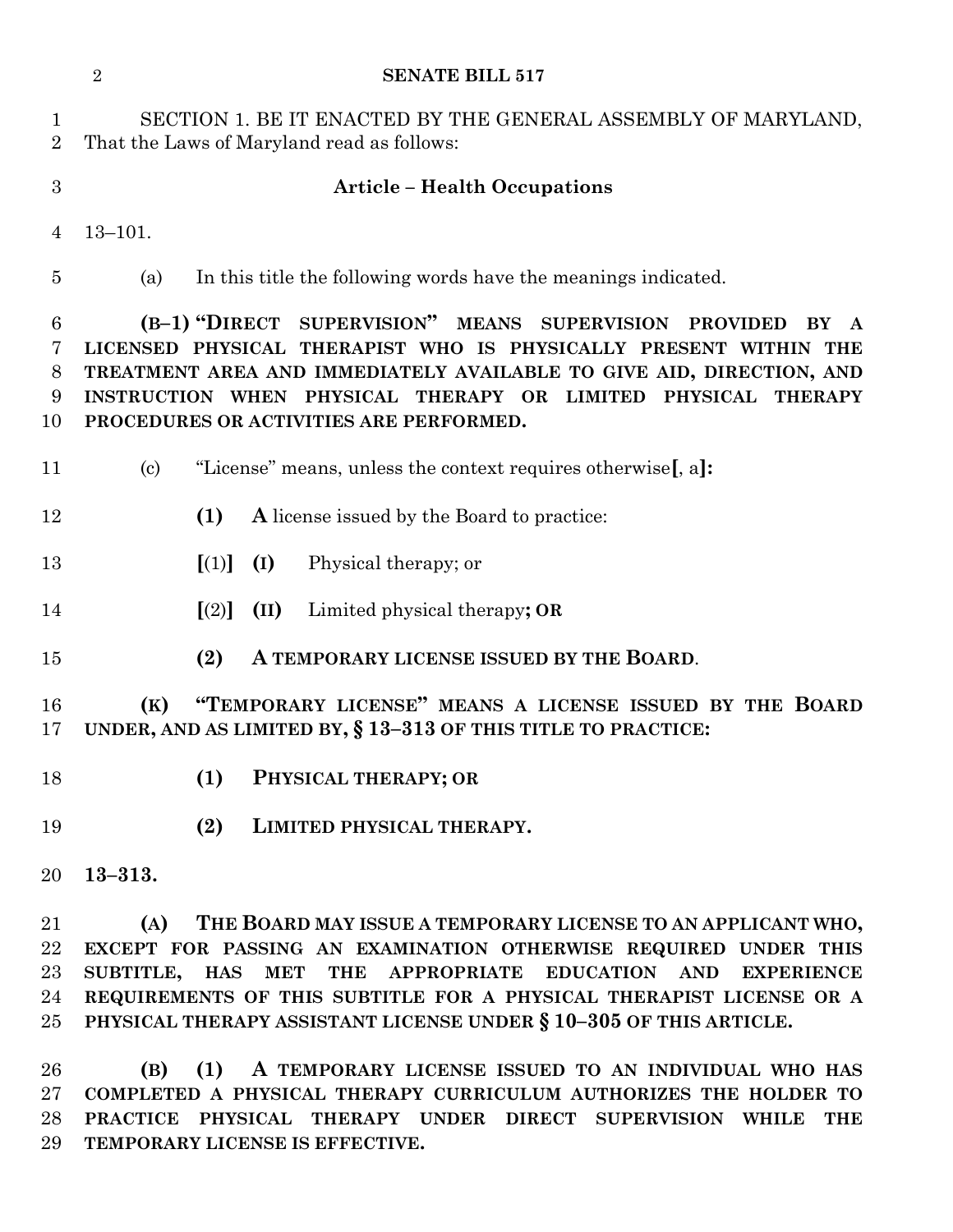**(2) A TEMPORARY LICENSE ISSUED TO AN INDIVIDUAL WHO HAS COMPLETED A PHYSICAL THERAPY ASSISTANT CURRICULUM AUTHORIZES THE HOLDER TO PRACTICE LIMITED PHYSICAL THERAPY UNDER DIRECT SUPERVISION WHILE THE TEMPORARY LICENSE IS EFFECTIVE.**

- **(C) A TEMPORARY LICENSE IS VALID UNTIL:**
- 
- **(1) 90 DAYS AFTER ISSUANCE;**

 **(2) THE BOARD ISSUES A FULL LICENSE TO PRACTICE PHYSICAL THERAPY OR LIMITED PHYSICAL THERAPY TO THE HOLDER OF THE TEMPORARY LICENSE; OR**

- **(3) THE BOARD REVOKES THE TEMPORARY LICENSE.**
- 13–315.

 (a) Unless the Board agrees to accept the surrender of a license, a licensed physical therapist, licensed physical therapist assistant, or holder of a restricted license **OR TEMPORARY LICENSE** may not surrender the license nor may the license lapse by operation of law while the licensee is under investigation or while charges are pending against the licensee.

13–316.

 Subject to the hearing provisions of § 13–317 of this subtitle, the Board may deny a license or restricted license to any applicant, reprimand any licensee or holder of a restricted license, place any licensee or holder of a restricted license on probation, or suspend or revoke a license or restricted license if the applicant, licensee, or holder:

 (4) In the case of an individual who is authorized to practice physical therapy**,** is grossly negligent:

24 (i) In the practice of physical therapy;

 (ii) In the direction of an individual who is authorized to practice limited physical therapy; or

 (iii) In the supervision of a physical therapy aide **OR HOLDER OF A TEMPORARY LICENSE**;

 (25) Fails to meet accepted standards in delivering physical therapy or limited physical therapy care; **[**or**]**